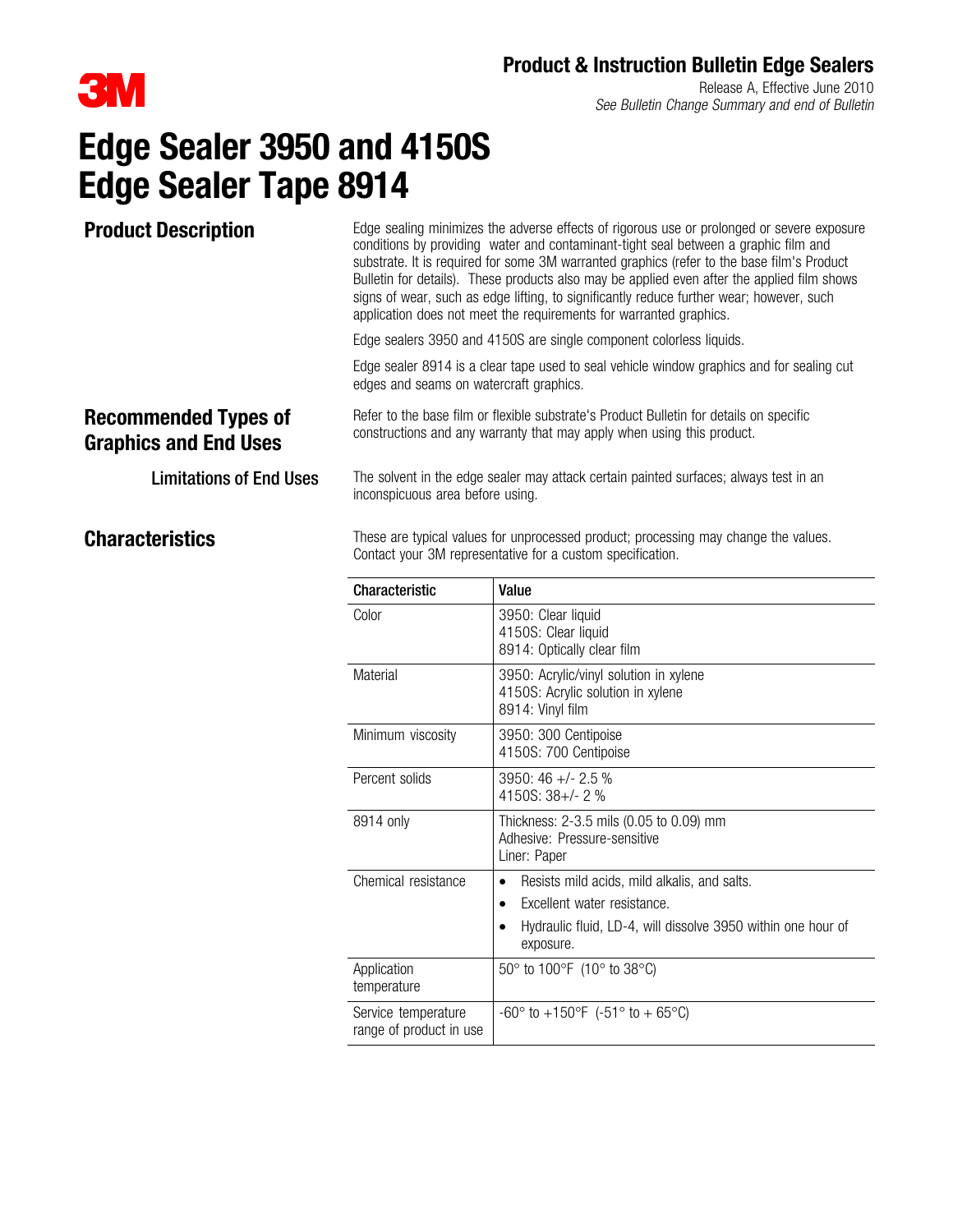### Prepare the Graphic for Edge Sealing

### Prepare Edge Sealer 3950 or 4150S for Use

### Applying a Liquid Edge Sealer

- 1. Do not apply edge sealer unless the temperature is above the minimum recommended temperature.
- 2. Remove any application tape and re-squeegee the edges before applying the edge sealer.
- 3. Make sure all edges to be sealed are clean, dry and free of contaminants.

To preserve the unused portion of the edge sealer, transfer the desired amount into a separate disposable container and tightly recap the original container immediately. Leaving the original container open allows air to contaminate, reducing future shelf life.

- 1. Do not thin the sealer.
- 2. Use the dauber supplied with edge sealer or a 1/4 inch (0.6 cm) brush.
- 3. Wipe any excess edge sealer off the dauber or brush.
- 4. Hold the brush or the flat edge of the dauber so that it straddles the film and substrate
- 5. Pull the dauber or brush along the edge in a smooth, continuous motion. Make sure the entire edge is covered with no gaps. See FIGURE 1.
- 6. Use opened and/or mixed sealer within two hours and discard any used sealer.
- 7. Air dry for 24 hours before putting the graphic into service.

FIGURE 1 Applying edge sealer



# Applying Edge Sealing Tape 8914

#### Seal Edges with Strips of Overlaminate

FIGURE 2 Applying 8914 Edge Sealing Tape Edge sealing improves the resistance to environmental damage and enhances the durability of the graphics. We recommend using one of these easy options on graphic edges.

This method can be used whether your graphic has overlaminate 8914 or a screen printed clear coat applied.

Apply a 1/2 inch (13 mm) strip of overlaminate 8914 so each strip evenly straddles the perforated film and substrate. Overlap the corners. See FIGURE 2 and [FIGURE 3](#page-2-0).

**Important Note!** Never allow film or overlaminate to touch the rubber window molding.